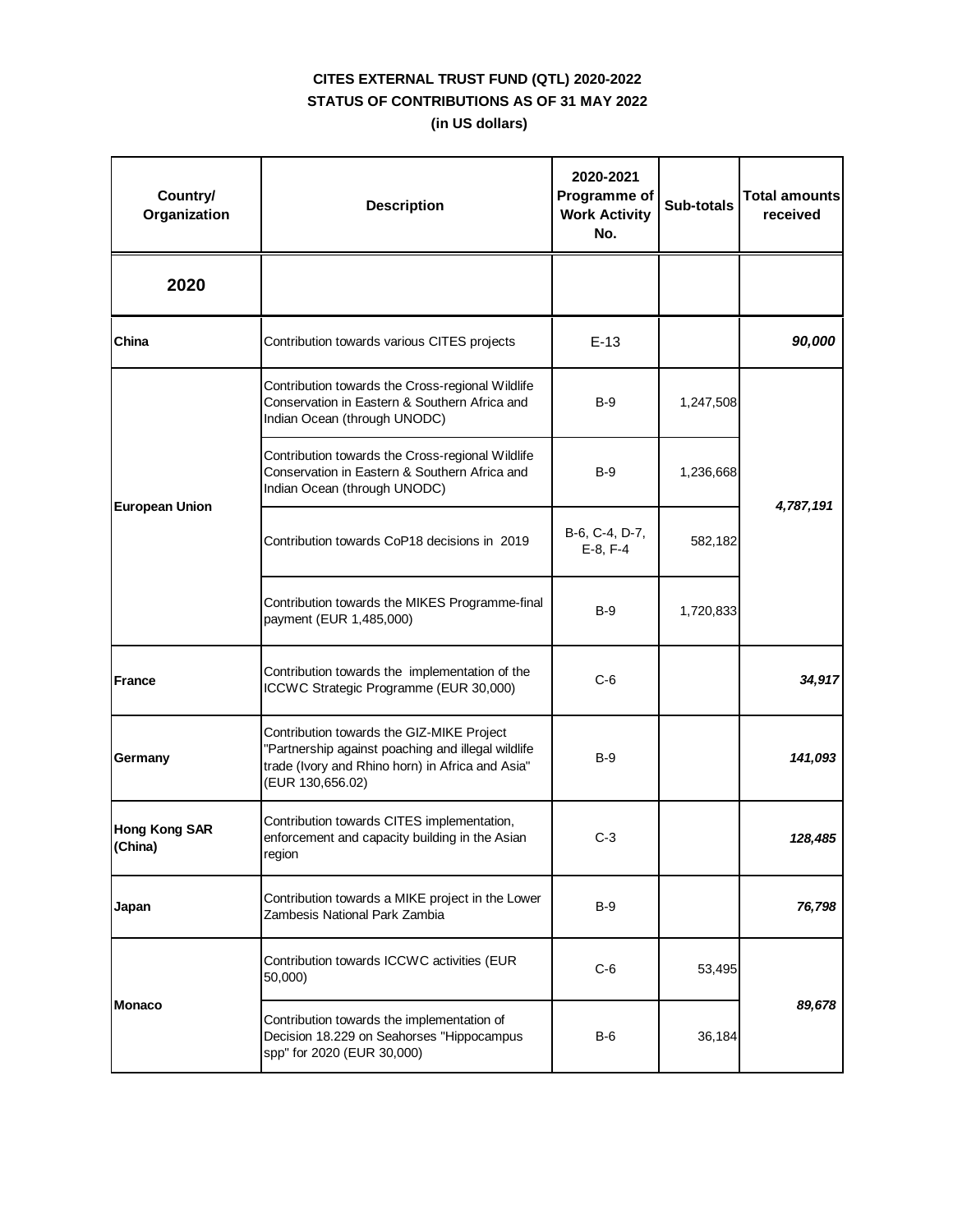| Country/<br>Organization                                    | <b>Description</b>                                                                                                                              | 2020-2021<br>Programme of<br><b>Work Activity</b><br>No. | Sub-totals | <b>Total amounts</b><br>received |
|-------------------------------------------------------------|-------------------------------------------------------------------------------------------------------------------------------------------------|----------------------------------------------------------|------------|----------------------------------|
|                                                             | Contribution towards MIKES-ETIS Programme<br>(EUR 60,000)                                                                                       | B-11                                                     | 65,954     |                                  |
|                                                             | Contribution towards "Disposal of confiscated live<br>specimens, as per Decision 18.159-164"                                                    | $A-9$                                                    | 29,903     |                                  |
| <b>Netherlands</b>                                          | Contribution towards the "Research / analysis of<br>the legal and illegal trade in African lions and other<br>big cats, as per Decision 18.246" | $B-6$                                                    | 150,000    | 295,857                          |
|                                                             | Contribution towards "Activities focusing on the<br>illegal trade of queen conch, as per Decision<br>18.244-18.250"                             | $B-6$                                                    | 50,000     |                                  |
| Slovakia                                                    | Contribution towards the CITES Sponsored<br>Delegates Project (EUR 10,000)                                                                      | $A-1$                                                    |            | 11,668                           |
| <b>Sweden</b>                                               | Contribution towards the Sponsored Delegates<br>Project for CITES SC meetings in Geneva (SEK<br>500,000)                                        | $A-1$                                                    |            | 57,146                           |
|                                                             | Contribution towards the Sponsored Delegates<br>Project for CITES meetings held in Geneva (CHF<br>30,000)                                       | A-1                                                      | 30,769     |                                  |
| <b>Switzerland</b>                                          | Contribution towards the Sponsored Delegates<br>Project for CITES meetings held in Geneva (CHF<br>40,000)                                       | $A-1$                                                    | 41,237     | 1,125,747                        |
|                                                             | Contributtion towards Convention Support POW<br>2019-2022 (2020 portion)                                                                        | B, C, D, & E                                             | 1,053,741  |                                  |
| <b>United Kingdom</b>                                       | Contribution towards the ICCWC Strategic<br>Programme (GBP 321,290)                                                                             | $C-6$                                                    |            | 465,345                          |
| <b>United States</b><br><b>Department of State</b>          | Contribution towards various CITES projects                                                                                                     | B, C, D, & E                                             | 139,315    |                                  |
|                                                             | Contribution towards the Global Network of WEN<br>(3rd installment)                                                                             | $C-6$                                                    | 310,252    | 579,293                          |
|                                                             | Contribution towards various CITES projects                                                                                                     | B, C, D, & E                                             | 129,726    |                                  |
| <b>United States</b><br><b>Department of State</b><br>(INL) | Contribution towards MIKE activities in South Asia                                                                                              | B-9                                                      |            | 1,299,443                        |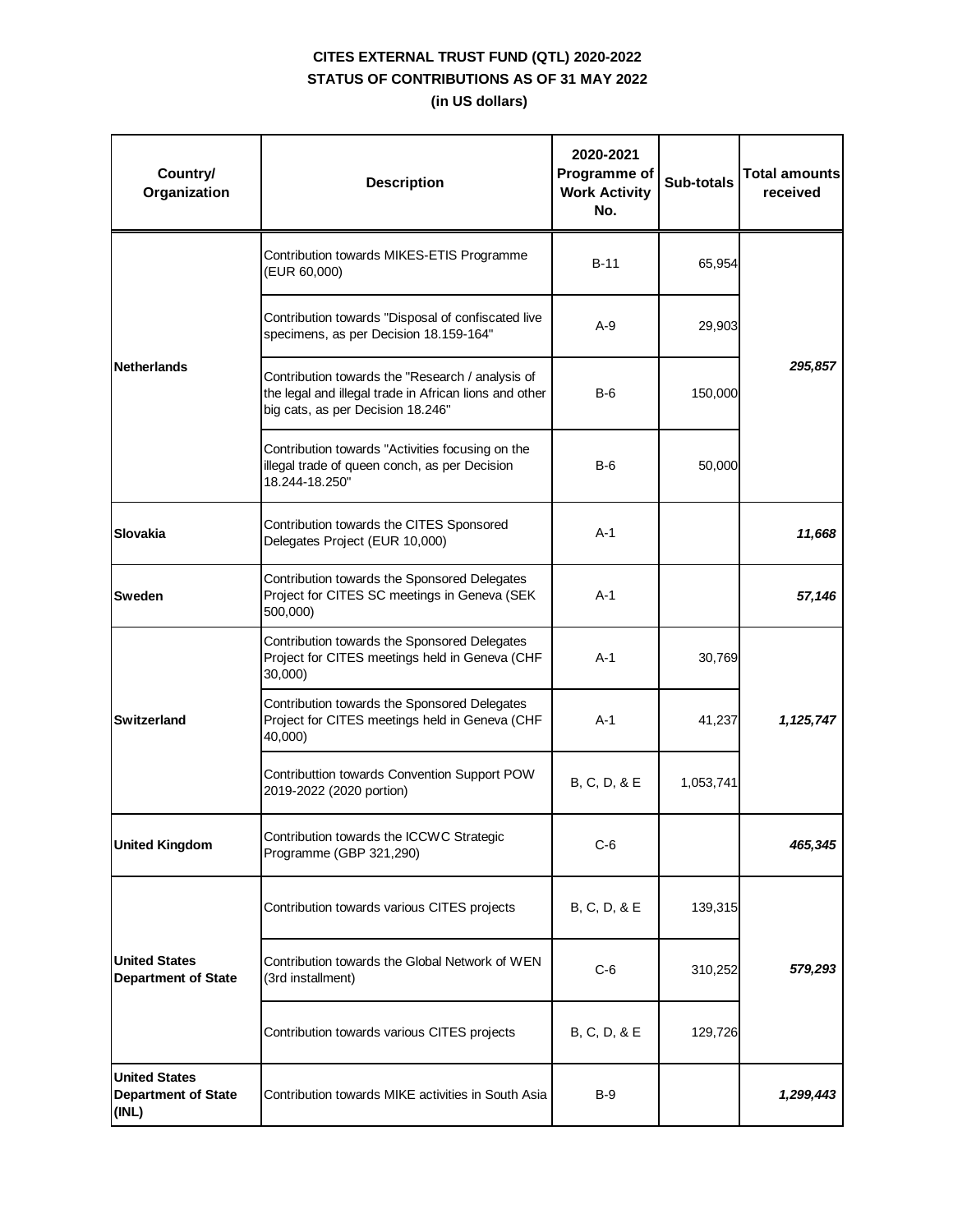| Country/<br>Organization                                 | <b>Description</b>                                                                                                                                                                 | 2020-2021<br>Programme of<br><b>Work Activity</b><br>No. | Sub-totals | <b>Total amounts</b><br>received |              |
|----------------------------------------------------------|------------------------------------------------------------------------------------------------------------------------------------------------------------------------------------|----------------------------------------------------------|------------|----------------------------------|--------------|
| <b>US Fish and Wildlife</b><br><b>Service</b>            | Contribution towards implementation of CoP17<br>decisions and resolutions                                                                                                          | B, C, D, & E                                             |            | 550,000                          | $\pmb{\ast}$ |
| Various observer<br>organizations                        | Registration fees for AC31 & PC25                                                                                                                                                  | $A-3$                                                    |            | 500                              |              |
|                                                          | Sub-total for 2020                                                                                                                                                                 |                                                          |            | 9,733,161                        |              |
| 2021                                                     |                                                                                                                                                                                    |                                                          |            |                                  |              |
| <b>Belgium</b>                                           | Contribution towards the Sponsored Delegates<br>Project for the 19th meeting of the Conference of<br>the Parties to CITES (EUR 15,000)                                             | $A-1$                                                    |            | 16,704                           |              |
| Canada                                                   | Contribution towards support of the<br>implementation of CITES decisions 18.39-18.46<br>on capacity building and review of Res. Conf. 3.4<br>on Technical cooperation (CAD 16,134) | $E-8$                                                    |            | 12,447                           |              |
| China                                                    | Contribution towards capacity-building activities in<br>2021                                                                                                                       | $E-13$                                                   |            | 90,000                           |              |
| <b>European Union</b>                                    | Contribution towards the Cross-regional Wildlife<br>Conservation in Eastern & Southern Africa and<br>Indian Ocean (through UNODC)                                                  | $B-9$                                                    | 300,000    |                                  |              |
|                                                          | Contribution to finance the implementation of the<br>action "Intra-ACP Wildlife Trafficking-MIKES+"<br>(EUR 2,929,949)                                                             | B-9                                                      | 3,290,424  | 5,752,486                        |              |
|                                                          | Contribution towards the Tree Species<br>Programme, as per CITES DCI-ENV/2017/384-<br>866, 3rd pre-financing                                                                       | B-10                                                     | 1,707,774  |                                  |              |
|                                                          | Contribution towards ICCWC activities (paid<br>through UNODC internal transfer)                                                                                                    | $C-6$                                                    | 454,288    |                                  |              |
| <b>Food and Agriculture</b><br><b>Organization (FAO)</b> | Contribution towards the UN-REDD Initiative<br>for Sustainable Forest Trade in the Lower<br>Mekong project                                                                         | $B-6 / E-8$                                              |            | 332,279                          |              |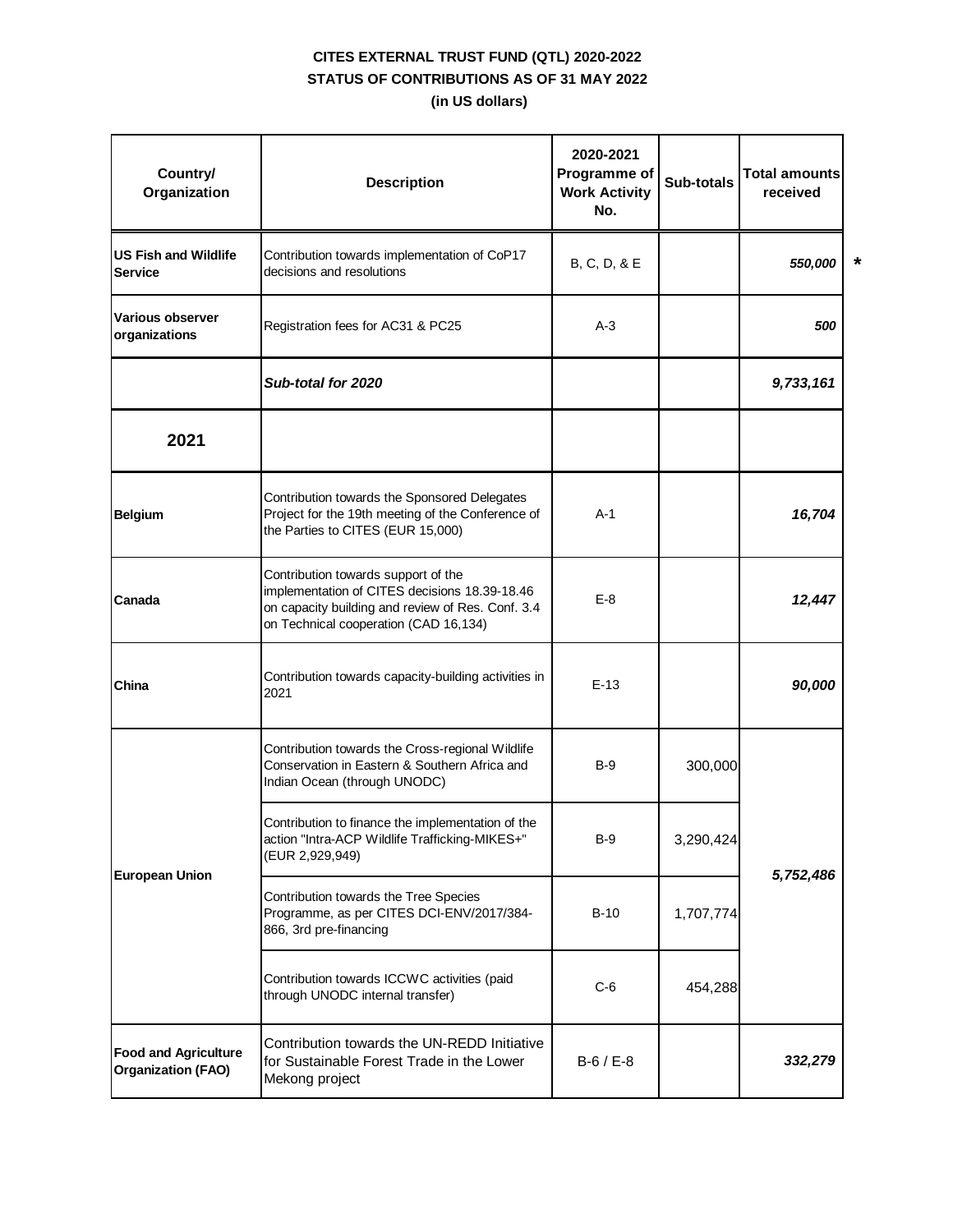| Country/<br>Organization                                                      | <b>Description</b>                                                                                                                      | 2020-2021<br>Programme of<br><b>Work Activity</b><br>No. | <b>Sub-totals</b> | <b>Total amounts</b><br>received |  |
|-------------------------------------------------------------------------------|-----------------------------------------------------------------------------------------------------------------------------------------|----------------------------------------------------------|-------------------|----------------------------------|--|
|                                                                               | Contribution towards implementation of<br>ICCWC (EUR 50,000)                                                                            | $C-6$                                                    | 59,740            |                                  |  |
| <b>France</b>                                                                 | Contribution from Ministère de la transition<br>écologique towards implementation of<br><b>ICCWC (EUR 10,000)</b>                       | $C-6$                                                    | 11,543            | 82,799                           |  |
|                                                                               | Contribution from Ministère de l'Europe et<br>des affaires étrangères towards<br>implementation of ICCWC (EUR 10,000)                   | C-6                                                      | 11,516            |                                  |  |
| <b>Hong Kong SAR</b><br>(China)                                               | Contribution towards Enforcement-related<br>work in Asia and work related to sustainable<br>use, including livelihoods (HKD 1,000,000)  | $C-3$                                                    |                   | 128,529                          |  |
| Japan                                                                         | MIKE Project on elephant conservation in the<br>Volcanoes National Park, Rwanda                                                         | $B-9$                                                    |                   | 55,371                           |  |
| <b>Monaco</b>                                                                 | Contribution towards ICCWC activities (EUR<br>50,000)                                                                                   | $C-6$                                                    |                   | 55,855                           |  |
| Netherlands                                                                   | Contribution towards Decision 18.321 on<br>Dalbergia Trade Study                                                                        | $B-6$                                                    |                   | 80,000                           |  |
| Norway                                                                        | Contribution towards the Sponsored Delegates<br>Project for the 19th meeting of the Conference of<br>the Parties to CITES (NOK 500,000) | $A-1$                                                    |                   | 55,442                           |  |
| <b>Switzerland</b>                                                            | Contributtion towards Convention Support POW<br>2019-2022 (2021 portion)                                                                | B, C, D, & E                                             |                   | 1,060,445                        |  |
|                                                                               | Contribution towards the ICCWC Strategic<br>Programme (GBP 800,000)                                                                     | $C-6$                                                    |                   | 1,109,273                        |  |
| <b>United Kingdom</b>                                                         | Contribution towards implementation of<br>POW decisions (GBP 500,000)                                                                   | A, B, C, D & E                                           |                   | 664,894                          |  |
| <b>US National Oceanic &amp;</b><br>Atmospheric<br>Administration<br>(USNOAA) | Contribution towards "Strengthening CITES<br>implementation of related marine species"                                                  | $B-6$                                                    |                   | 193,103                          |  |
| <b>United States of</b><br>America                                            | Contribution towards various CITES projects<br>for 2021                                                                                 | $B-6$                                                    |                   | 74,726                           |  |
| <b>US Fish and Wildlife</b><br><b>Service</b>                                 | Contribution towards "Strengthening CITES<br>compliance and Law Enforcement in<br>Southeast Asian countries"                            | C-4, D-1, D-3                                            |                   | 494,719                          |  |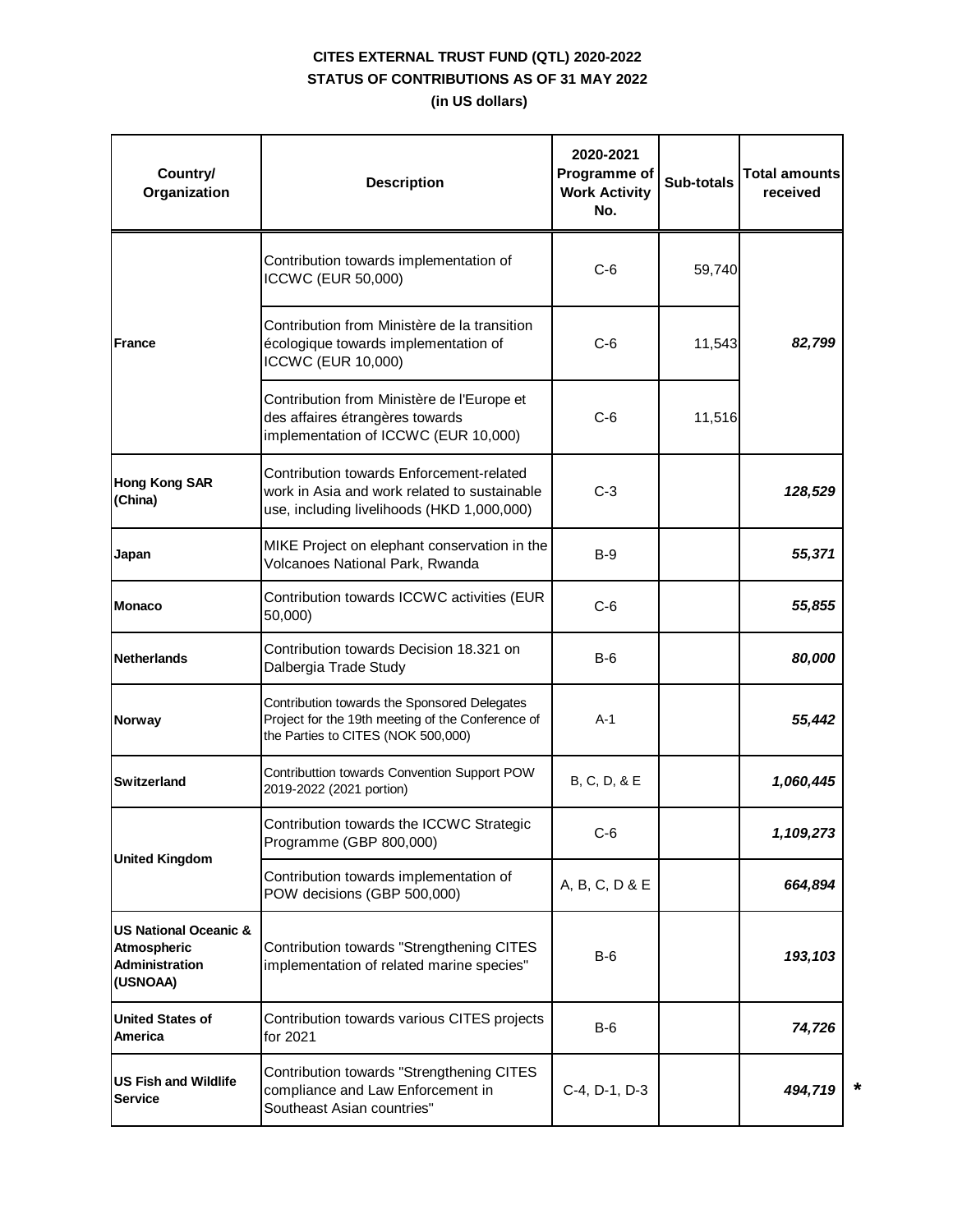| Country/<br>Organization                           | <b>Description</b>                                                                                                                     | 2020-2021<br>Programme of<br><b>Work Activity</b><br>No. | Sub-totals | <b>Total amounts</b><br>received |
|----------------------------------------------------|----------------------------------------------------------------------------------------------------------------------------------------|----------------------------------------------------------|------------|----------------------------------|
| Various observer<br>organizations                  | Registration fees for SC73                                                                                                             | $A-2$                                                    |            | 100                              |
|                                                    | Sub-total for 2021                                                                                                                     |                                                          |            | 10,259,172                       |
| 2022                                               |                                                                                                                                        |                                                          |            |                                  |
| Austria                                            | Contribution towards the Sponsored Delegates<br>Project for the 19th meeting of the Conference of<br>the Parties to CITES (EUR 5,000)  | $A-1$                                                    |            | 5,555                            |
| <b>France</b>                                      | Contribution towards the hosting of the 74th<br>meeting of the CITES Standing Committee<br>(SC74), Lyon (France), 7 to 11 March 2022   | A-2                                                      |            | 84,197                           |
| Germany                                            | Contribution towards project "Guidelines for<br>making CITES Non-detriment findings" (EUR<br>193,230)                                  | B-5                                                      |            | 199,335                          |
| Germany                                            | Contribution towards the Sponsored Delegates<br>Project for the 19th meeting of the Conference of<br>the Parties to CITES (EUR 75,000) | $A-1$                                                    |            | 77,061                           |
| Japan                                              | MIKE activities in Botswana (okavango<br>Panhandle)                                                                                    | B-9                                                      |            | 55,375                           |
| <b>Monaco</b>                                      | Contribution towards the implementation of<br>Decision 18.229 on Seahorses<br>"Hippocampus spp" for 2021 (EUR 30,000)                  | $B-6$                                                    |            | 33,424                           |
| Panama                                             | Contribution towards the hosting of the 19th<br>meeting of the Conference of the Parties to<br>CITES (CoP19)                           | $A-1$                                                    |            | 727,719                          |
| <b>Switzerland</b>                                 | Contribution towards the Sponsored Delegates<br>Project for the 19th meeting of the Conference of<br>the Parties to CITES (CHF 10,000) | $A-1$                                                    |            | 10,111                           |
| <b>United States</b><br><b>Department of State</b> | Contribution towards the Global Network of<br>WEN (4th / final installment)                                                            | $C-6$                                                    |            | 40,550                           |
| <b>Various observer</b><br>organizations           | Registration fees for SC74                                                                                                             | $A-2$                                                    |            | 8,450                            |